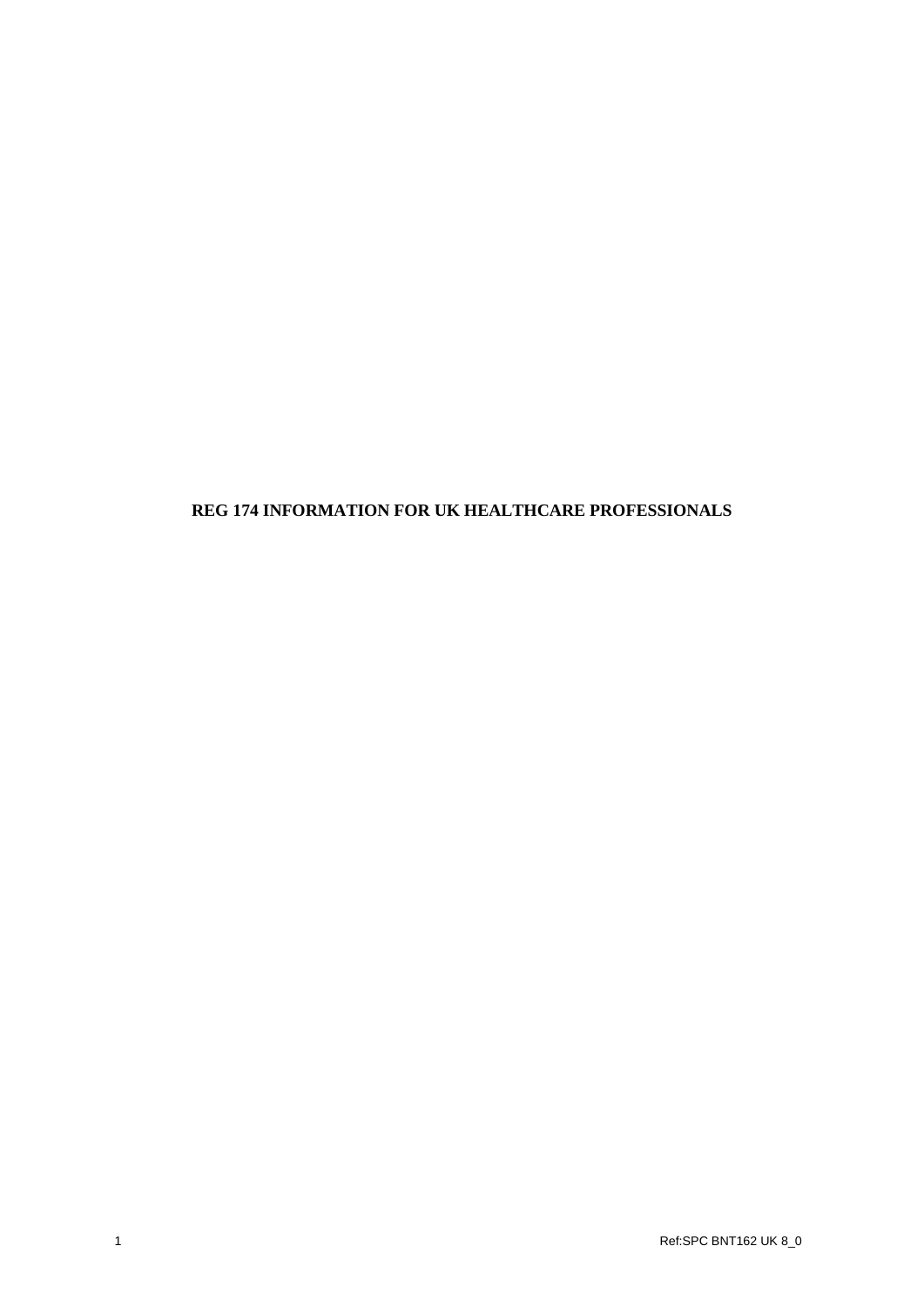**This medicinal product has been given authorisation for temporary supply by the UK Department of Health and Social Care and the Medicines & Healthcare products Regulatory Agency. It does not have a marketing authorisation, but this temporary authorisation grants permission for the medicine to be used for active immunization to prevent COVID-19 disease caused by SARS-CoV-2 virus in individuals aged 16 years of age and over. As with any new medicine in the UK, this product will be closely monitored to allow quick identification of new safety information. Healthcare professionals are asked to report any suspected adverse reactions. See section 4.8 for how to report adverse reactions.**

# **1. NAME OF THE MEDICINAL PRODUCT**

COVID-19 mRNA Vaccine BNT162b2 concentrate for solution for injection

# **2. QUALITATIVE AND QUANTITATIVE COMPOSITION**

This is a multidose vial and must be diluted before use. 1 vial (0.45 mL) contains 6 doses of 30 micrograms of BNT162b2 RNA (embedded in lipid nanoparticles), see section 4.2.

COVID-19 mRNA Vaccine BNT162b2 is highly purified single-stranded, 5'-capped messenger RNA (mRNA) produced by cell-free *in vitro* transcription from the corresponding DNA templates, encoding the viral spike (S) protein of SARS-CoV-2.

Excipients with known effect: For the full list of excipients, see section 6.1.

### **3. PHARMACEUTICAL FORM**

Concentrate for solution for injection. The vaccine is a white to off-white frozen solution.

# **4. CLINICAL PARTICULARS**

#### **4.1 Therapeutic indications**

Active immunisation to prevent COVID-19 caused by SARS-CoV-2 virus, in individuals 16 years of age and older.

The use of COVID-19 mRNA Vaccine BNT162b2 should be in accordance with official guidance.

#### **4.2 Posology and method of administration**

#### Posology

*Individuals 16 years of age and older* COVID-19 mRNA Vaccine BNT162b2 is administered intramuscularly after dilution as a series of two doses (0.3 mL each) at least 21 days apart (see section 5.1).

There are no data available on the interchangeability of COVID-19 mRNA Vaccine BNT162b2 with other COVID-19 vaccines to complete the vaccination series. Individuals who have received one dose of COVID-19 mRNA Vaccine BNT162b2 should receive a second dose of COVID-19 mRNA Vaccine BNT162b2 to complete the vaccination series.

Individuals may not be maximally protected until at least 7 days after their second dose of the vaccine.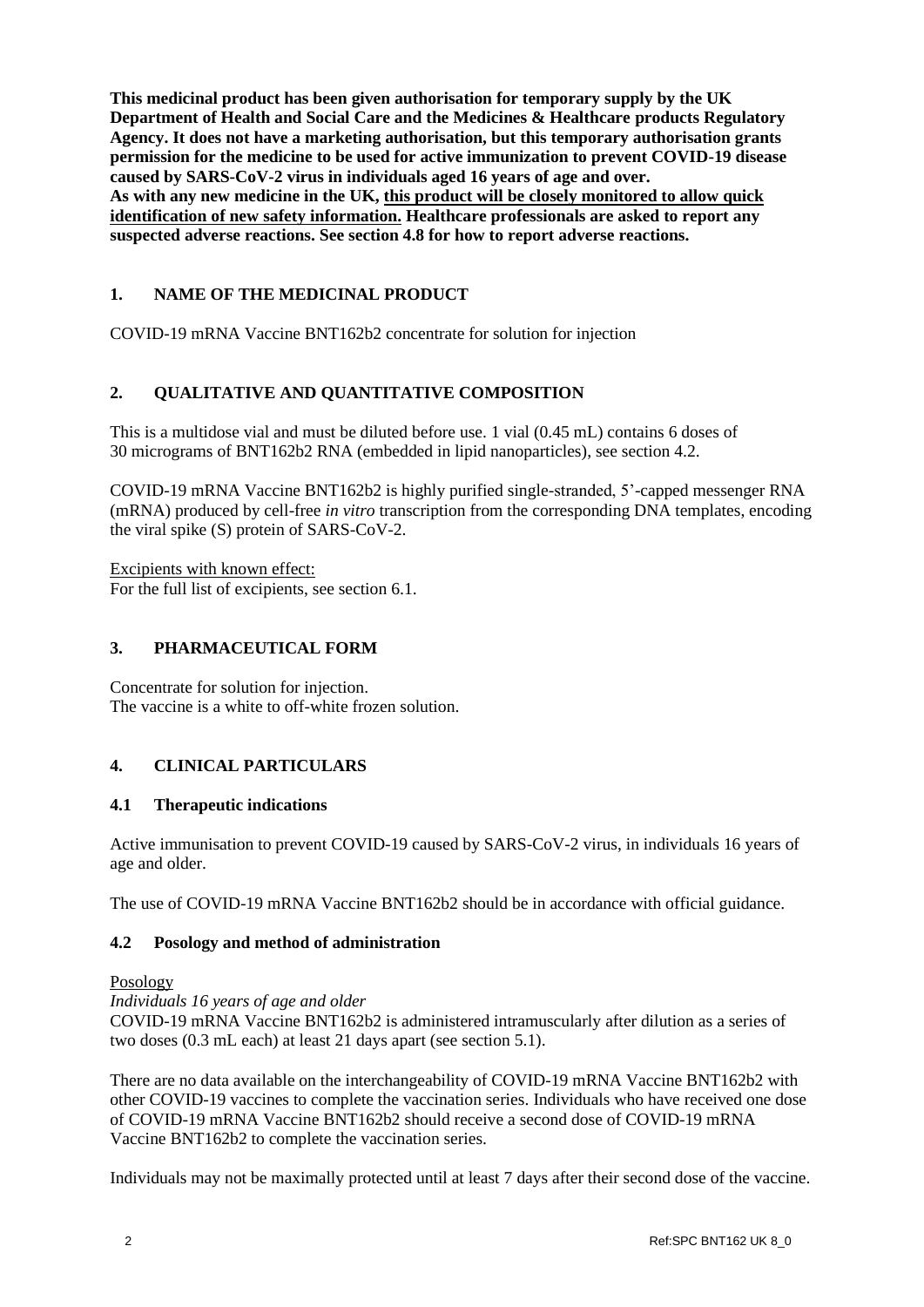For further information on efficacy, see section 5.1.

### *Paediatric population*

The safety and efficacy of COVID-19 mRNA Vaccine BNT162b2 in children under 16 years of age have not yet been established.

#### Method of administration

Administer the COVID-19 mRNA Vaccine BNT162b2 intramuscularly in the deltoid muscle after dilution.

After dilution, vials of COVID-19 mRNA Vaccine BNT162b2 contain six doses of 0.3 mL of vaccine. In order to extract six doses from a single vial, low dead-volume syringes and/or needles should be used. If standard syringes and needles are used, there may not be sufficient volume to extract a sixth dose from a single vial. Irrespective of the type of syringe and needle:

- Each dose must contain 0.3 mL of vaccine.
- If the amount of vaccine remaining in the vial cannot provide a full dose of 0.3 mL, discard the vial and any excess volume.
- Do not pool excess vaccine from multiple vials.

Do not inject the vaccine intravascularly, subcutaneously or intradermally.

Preparation: The multidose vial is stored frozen and must be thawed prior to dilution.

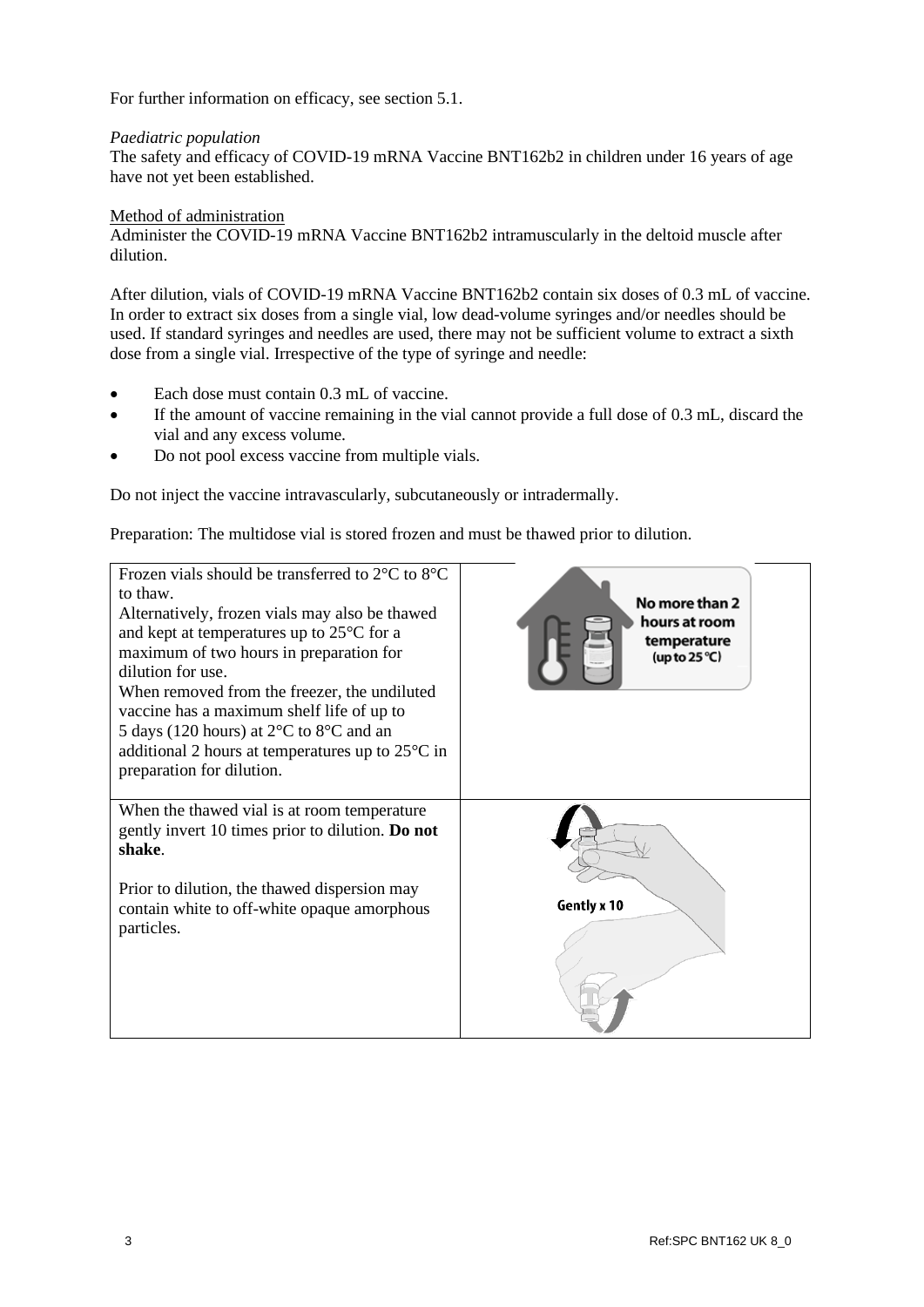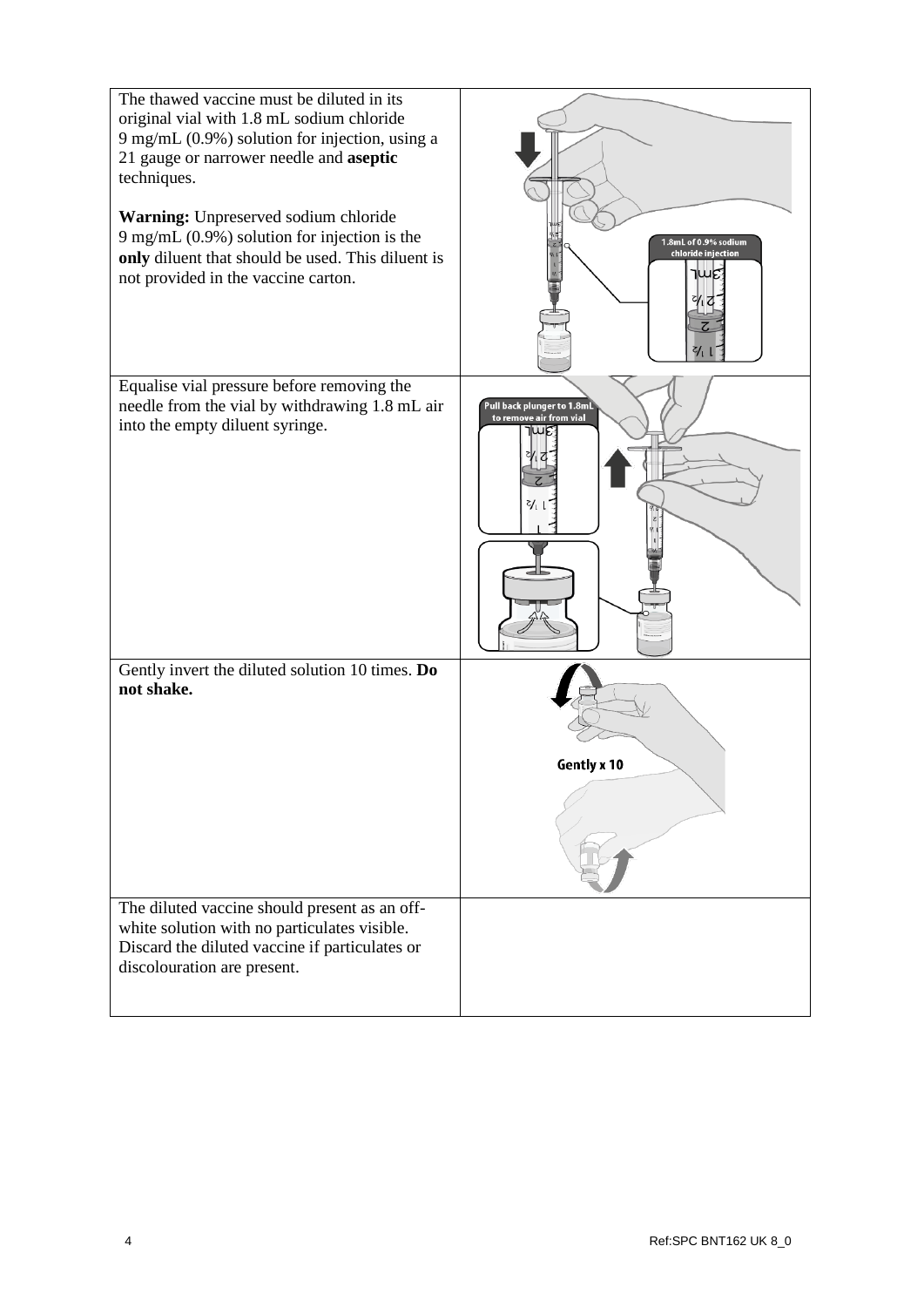

For instructions on disposal see section 6.6.

# **4.3 Contraindications**

Hypersensitivity to the active substance or to any of the excipients listed in section 6.1.

# **4.4 Special warnings and precautions for use**

#### Hypersensitivity and anaphylaxis

Events of anaphylaxis have been reported. Appropriate medical treatment and supervision should always be readily available in case of an anaphylactic reaction following the administration of the vaccine.

Close observation for at least 15 minutes is recommended following vaccination. A second dose of the vaccine should not be given to those who have experienced anaphylaxis to the first dose of the COVID-19 mRNA Vaccine BNT162b2.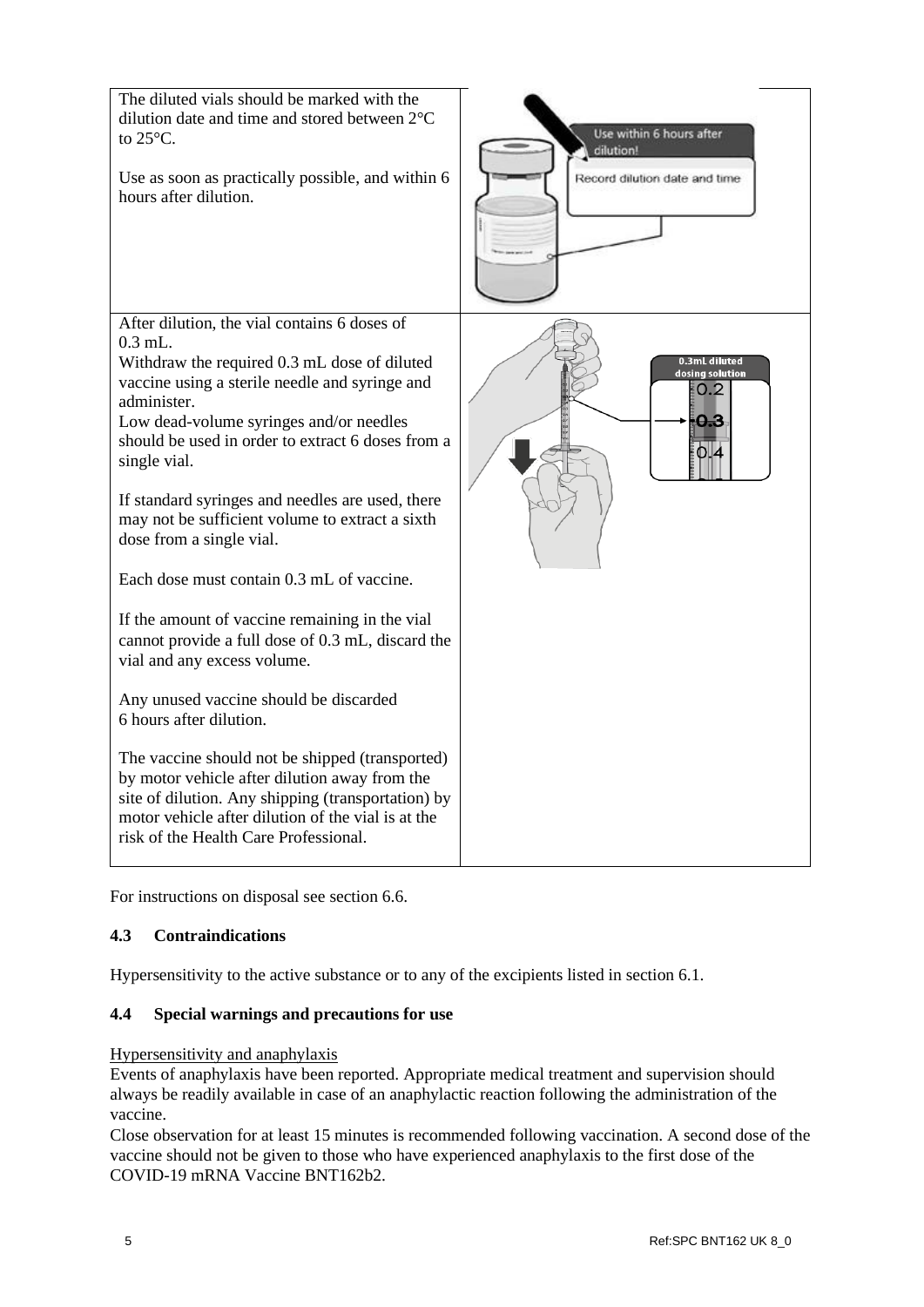# Traceability

In order to improve the traceability of biological medicinal products, the name and the batch number of the administered product should be clearly recorded.

### General recommendations

The administration of COVID-19 mRNA Vaccine BNT162b2 should be postponed in individuals suffering from acute severe febrile illness.

Individuals receiving anticoagulant therapy or those with a bleeding disorder that would contraindicate intramuscular injection, should not be given the vaccine unless the potential benefit clearly outweighs the risk of administration.

Immunocompromised persons, including individuals receiving immunosuppressant therapy, may have a diminished immune response to the vaccine. No data are available about concomitant use of immunosuppressants.

As with any vaccine, vaccination with COVID-19 mRNA Vaccine BNT162b2 may not protect all vaccine recipients.

No data are available on the use of COVID-19 mRNA Vaccine BNT162b2 in persons that have previously received a full or partial vaccine series with another COVID-19 vaccine.

### Excipient information

This vaccine contains potassium, less than 1 mmol (39 mg) per dose, i.e. essentially 'potassium-free'. This vaccine contains less than 1 mmol sodium (23 mg) per dose, i.e. essentially 'sodium-free'.

### **4.5 Interaction with other medicinal products and other forms of interaction**

No interaction studies have been performed.

Concomitant administration of COVID-19 mRNA Vaccine BNT162b2 with other vaccines has not been studied (see section 5.1).

Do not mix COVID-19 mRNA Vaccine BNT162b2 with other vaccines/products in the same syringe.

# **4.6 Fertility, pregnancy and lactation**

#### **Pregnancy**

There is limited experience with use of the COVID-19 mRNA Vaccine BNT162b2 in pregnant women. Animal studies do not indicate direct or indirect harmful effects with respect to pregnancy, embryo/foetal development, parturition or post-natal development (see section 5.3). Administration of the COVID-19 mRNA Vaccine BNT162b2 in pregnancy should only be considered when the potential benefits outweigh any potential risks for the mother and foetus.

Breast-feeding

It is unknown whether the COVID-19 mRNA Vaccine BNT162b2 is excreted in human milk.

# Fertility

Animal studies do not indicate direct or indirect harmful effects with respect to reproductive toxicity (see section 5.3)

# **4.7 Effects on ability to drive and use machines**

COVID-19 mRNA Vaccine BNT162b2 has no or negligible influence on the ability to drive and use machines. However, some of the adverse reactions mentioned under section 4.8 may temporarily affect the ability to drive or use machines.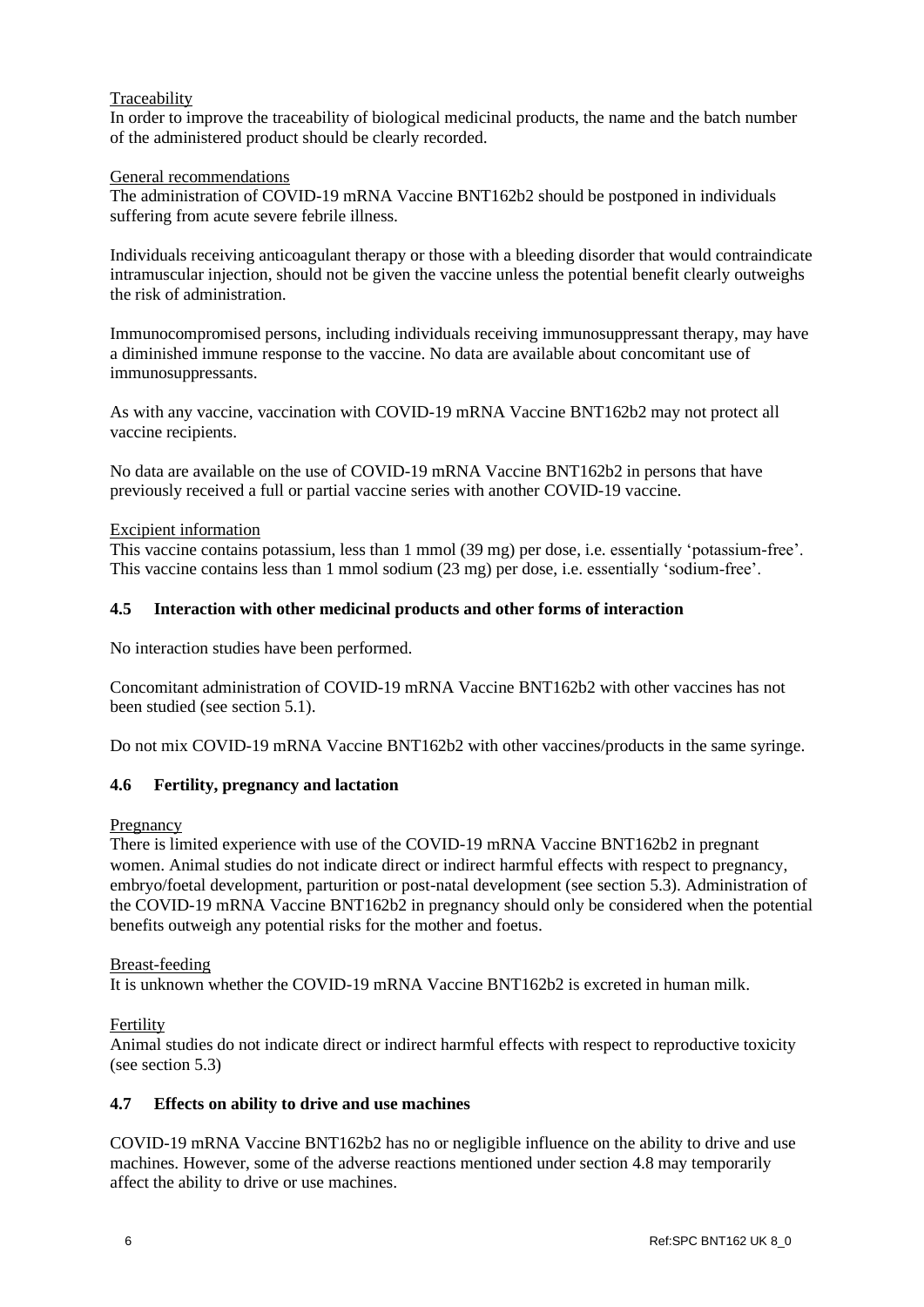### **4.8 Undesirable effects**

#### Summary of safety profile

The safety of COVID-19 mRNA Vaccine BNT162b2 was evaluated in participants 16 years of age and older in two clinical studies conducted in the United States, Europe, Turkey, South Africa, and South America. Study BNT162-01 (Study 1) enrolled 60 participants, 18 through 55 years of age. Study C4591001 (Study 2) enrolled approximately 44,000 participants, 12 years of age or older. In Study 2, a total of 21,720 participants 16 years of age or older received at least one dose of COVID-19 mRNA Vaccine BNT162b and 21,728 participants 16 years of age or older received placebo. Out of these, at the time of the analysis, 19,067 (9531 COVID-19 mRNA Vaccine BNT162b2 and 9536 placebo) were evaluated for safety 2 months after the second dose of COVID-19 mRNA Vaccine BNT162b2.

Demographic characteristics were generally similar with regard to age, gender, race and ethnicity among participants who received COVID-19 mRNA Vaccine and those who received placebo. Overall, among the participants who received COVID-19 mRNA Vaccine BNT162b2, 51.5% were male and 48.5% were female, 82.1% were White, 9.6% were Black or African American, 26.1% were Hispanic/Latino, 4.3% were Asian and 0.7% were Native American/Alaskan native.

The most frequent adverse reactions in participants 16 years of age and older were pain at the injection site (> 80%), fatigue (> 60%), headache (> 50%), myalgia (> 30%), chills (> 30%), arthralgia (> 20%) and pyrexia  $(>10\%)$  and were usually mild or moderate in intensity and resolved within a few days after vaccination. If required, symptomatic treatment with analgesic and/or anti-pyretic medicinal products (e.g. paracetamol-containing products) may be used.

#### Adverse reactions from clinical studies

Adverse reactions reported in clinical studies are listed in this section per MedDRA system organ class, in decreasing order of frequency and seriousness. The frequency is defined as follows: very common ( $\geq 1/10$ ), common ( $\geq 1/100$  to < 1/10), uncommon ( $\geq 1/1,000$  to < 1/100), rare ( $\geq 1/10,000$  to  $<$  1/1,000), very rare ( $<$  1/10,000), not known (cannot be estimated from available data).

*Blood and lymphatic system disorders* Uncommon: Lymphadenopathy

*Immune system disorders* Not Known: Anaphylaxis; hypersensitivity

*Nervous system disorders* Very common: Headache Rare: Acute peripheral facial paralysis<sup>†</sup>

*Musculoskeletal and connective tissue disorders* Very common: Arthralgia; myalgia

*General disorders and administration site conditions*

| Very common: | Injection-site pain; fatigue; chills; pyrexia      |
|--------------|----------------------------------------------------|
| Common:      | Redness at injection site; injection site swelling |
| Uncommon:    | Malaise                                            |

*Gastrointestinal disorders* Common Nausea

†Throughout the safety follow-up period to date, acute peripheral facial paralysis (or palsy) was reported by four participants in the COVID-19 mRNA Vaccine group. Onset was Day 37 after Dose 1 (participant did not receive Dose 2) and Days 3, 9, and 48 after Dose 2. No cases of acute peripheral facial paralysis (or palsy) were reported in the placebo group.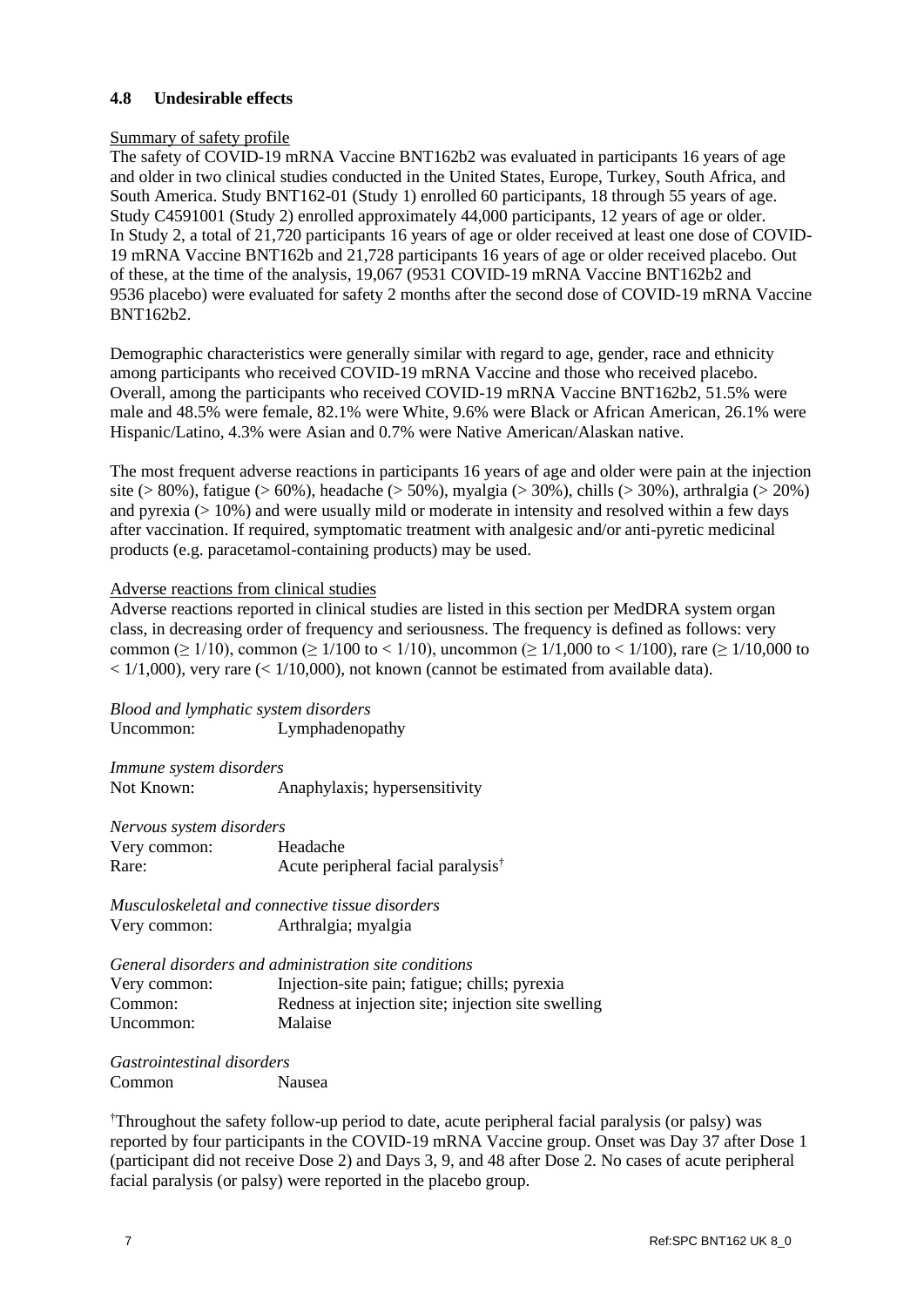# Post-authorisation reports of influenza-like illness

Some recipients have reported chills, shivering (in some cases rigours), and increased body temperature possibly with sweating, headache (including migraine-like headaches), nausea, myalgia and malaise, starting within a day of vaccination. These effects usually last for a day or two.

If a patient reports unusually high and prolonged fever, or other persistent symptoms, alternative causes should be considered and appropriate advice should be provided for diagnostic investigation and medical management as required.

Reporting of suspected adverse reactions

If you are concerned about an adverse event, it should be reported on a Yellow card. Reporting forms and information can be found at [https://coronavirus-yellowcard.mhra.gov.uk/](https://urldefense.proofpoint.com/v2/url?u=https-3A__coronavirus-2Dyellowcard.mhra.gov.uk_&d=DwMFAw&c=UE1eNsedaKncO0Yl_u8bfw&r=w6DflmRjAsYvVgMKqVz9KrnRxozkgmY6dohkPH9v-GQ&m=5fApxr6fCynUxULIWuMMejFo49W4_mwg7n7GUdMrc9o&s=sT1kwHYDeU7PNafh4f6EUzHYXrzBw368J0VW6QtyBJk&e=) or search for MHRA Yellow Card in the Google Play or Apple App Store. When reporting please include the vaccine brand and batch/Lot number if available.

Alternatively, adverse events of concern in association with Pfizer BioNTech COVID-19 mRNA vaccine BNT 162b2 can be reported to Pfizer Medical Information on 01304 616161 or via [www.pfizersafetyreporting.com.](http://www.pfizersafetyreporting.com/)

Please do not report the same adverse event(s) to both systems as all reports will be shared between Pfizer and MHRA (in an anonymized form) and dual reporting will create unnecessary duplicates.

### **4.9 Overdose**

Participants who received 58 micrograms of COVID-19 mRNA Vaccine in clinical trials did not report an increase in reactogenicity or adverse events.

In the event of overdose, monitoring of vital functions and possible symptomatic treatment is recommended.

# **5. PHARMACODYNAMIC PROPERTIES**

#### **5.1 Pharmacodynamic properties**

Pharmacotherapeutic group: vaccines, other viral vaccines, ATC code: J07BX03

#### Mechanism of action

The nucleoside-modified messenger RNA in COVID-19 mRNA Vaccine BNT162b2 is formulated in lipid nanoparticles, which enable delivery of the RNA into host cells to allow expression of the SARS-CoV-2 S antigen. The vaccine elicits both neutralising antibody and cellular immune responses to the spike (S) antigen, which may contribute to protection against COVID-19 disease.

#### Efficacy in participants 16 years of age and older

The efficacy of COVID-19 mRNA Vaccine BNT162b2 was evaluated in participants 16 years of age and older in two clinical studies conducted in the United States, Europe, Turkey, South Africa and South America. Study 1 enrolled 60 participants, 18 through 55 years of age. Study 2 is a multicentre, placebo-controlled efficacy study in participants 12 years of age and older. Randomisation was stratified by age: 12 through 15 years of age, 16 through 55 years of age, or 56 years of age and older, with a minimum of 40% of participants in the  $\geq$  56-year stratum. The study excluded participants who were immunocompromised and those who had previous clinical or microbiological diagnosis of COVID-19 disease. Participants with pre-existing stable disease, defined as disease not requiring significant change in therapy or hospitalisation for worsening disease during the 6 weeks before enrolment, were included as were participants with known stable infection with human immunodeficiency virus (HIV), hepatitis C virus (HCV) or hepatitis B virus (HBV). There was no requirement for prophylactic use of paracetamol or analgesics. Influenza vaccines could be administered outside a window  $\pm$  14 days of the vaccine doses.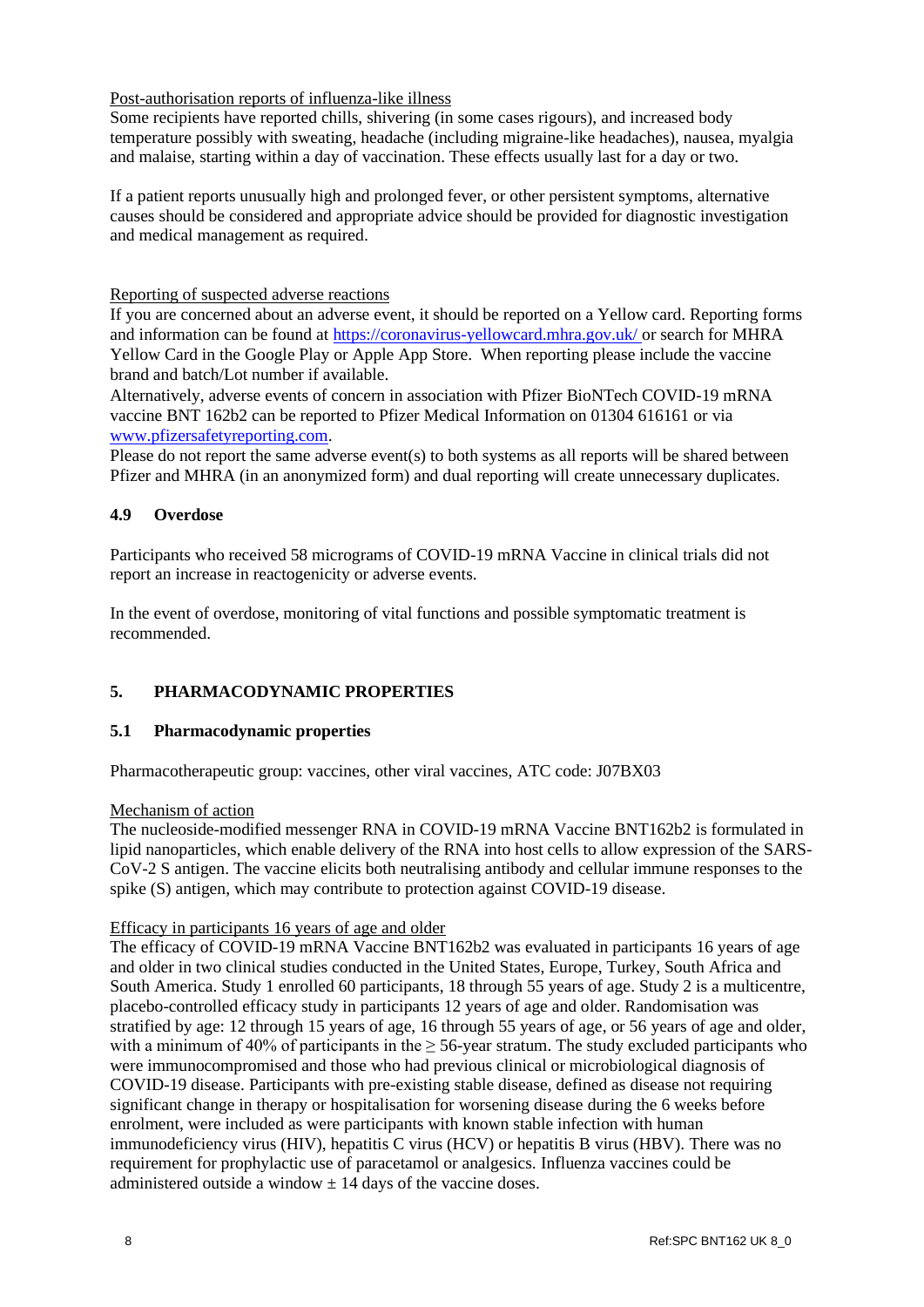In Study 2, approximately 44,000 participants 12 years of age and older were randomised equally and received 2 doses of COVID-19 mRNA Vaccine or placebo with a planned interval of 21 days. The efficacy analyses included participants that received their second vaccination within 19 to 42 days after their first vaccination. Participants are planned to be followed for up to 24 months, for assessments of safety and efficacy against COVID-19 disease.

The population for the analysis of the primary efficacy endpoint included 36,621 participants 12 years of age and older (18,242 in the COVID-19 mRNA Vaccine group and 18,379 in the placebo group) who did not have evidence of prior infection with SARS-CoV-2 through 7 days after the second dose.

Demographic characteristics were generally similar with regard to age, gender, race and ethnicity among participants who received COVID-19 mRNA BNT162b2 vaccine and those who received placebo. Overall, among the participants who received COVID-19 mRNA vaccine, 51.1% were male and 48.9% were female, 82.8% were White, 8.9% were Black or African American, 26.8% were Hispanic/Latino, 4.5% were Asian and 0.6% were Native American/Alaskan native. 57.2% were aged 16-55 years, 42.6% were aged > 55 years and 21.8% were  $\geq$  65 years.

#### Efficacy against COVID-19 disease

At the time of the analysis of Study 2, information presented is based on participants 16 years and older. Participants had been followed for symptomatic COVID-19 disease for at least 2,214 person-years for the COVID-19 mRNA Vaccine and at least 2,222 person-years in the placebo group. There were 8 confirmed COVID-19 cases identified in the COVID-19 mRNA Vaccine group and 162 cases in the placebo group, respectively. In this analysis, efficacy of COVID-19 mRNA Vaccine BNT162b2 in preventing first COVID-19 occurrence from 7 days after Dose 2 compared to placebo was 95.0% (95% credible interval of 90.3% to 97.6%) in participants 16 years of age and older without evidence of prior infection with SARS-CoV-2. In participants 65 years of age and older and 75 years of age and older without evidence of prior infections with SARS-CoV-2, efficacy of COVID-19 mRNA Vaccine BNT162b2 was 94.7% (two-sided 95% confidence interval of 66.7% to 99.9%) and 100% (two-sided 95% confidence interval of -13.1% to 100.0%) respectively.

In the second primary analysis, efficacy of COVID-19 mRNA Vaccine BNT162b2 in preventing from first COVID-19 occurrence from 7 days after Dose 2, compared to placebo was 94.6% (95% credible interval of 89.9% to 97.3%) in participants 16 years of age and older with or without evidence of prior infection with SARS-CoV-2.

There were no meaningful clinical differences in overall vaccine efficacy in participants who were at risk of severe COVID-19 disease including those with one or more comorbidities that increase the risk of severe COVID-19 disease (e.g. asthma,  $BMI \geq 30 \text{ kg/m}^2$ , chronic pulmonary disease, diabetes mellitus, hypertension).

*Confirmed cases were determined by Reverse Transcription-Polymerase Chain Reaction (RT-PCR) and at least 1 symptom consistent with COVID-19 disease\*.*

*\*Case definition (at least 1 of): fever, new or increased cough, new or increased shortness of breath; chills, new or increased muscle pain, new loss of taste or smell, sore throat, diarrhoea or vomiting.*

# **5.2 Pharmacokinetic properties**

Not applicable.

# **5.3 Preclinical safety data**

Non-clinical data reveal no special hazard for humans based on a conventional study of repeat dose toxicity.

Reproductive toxicity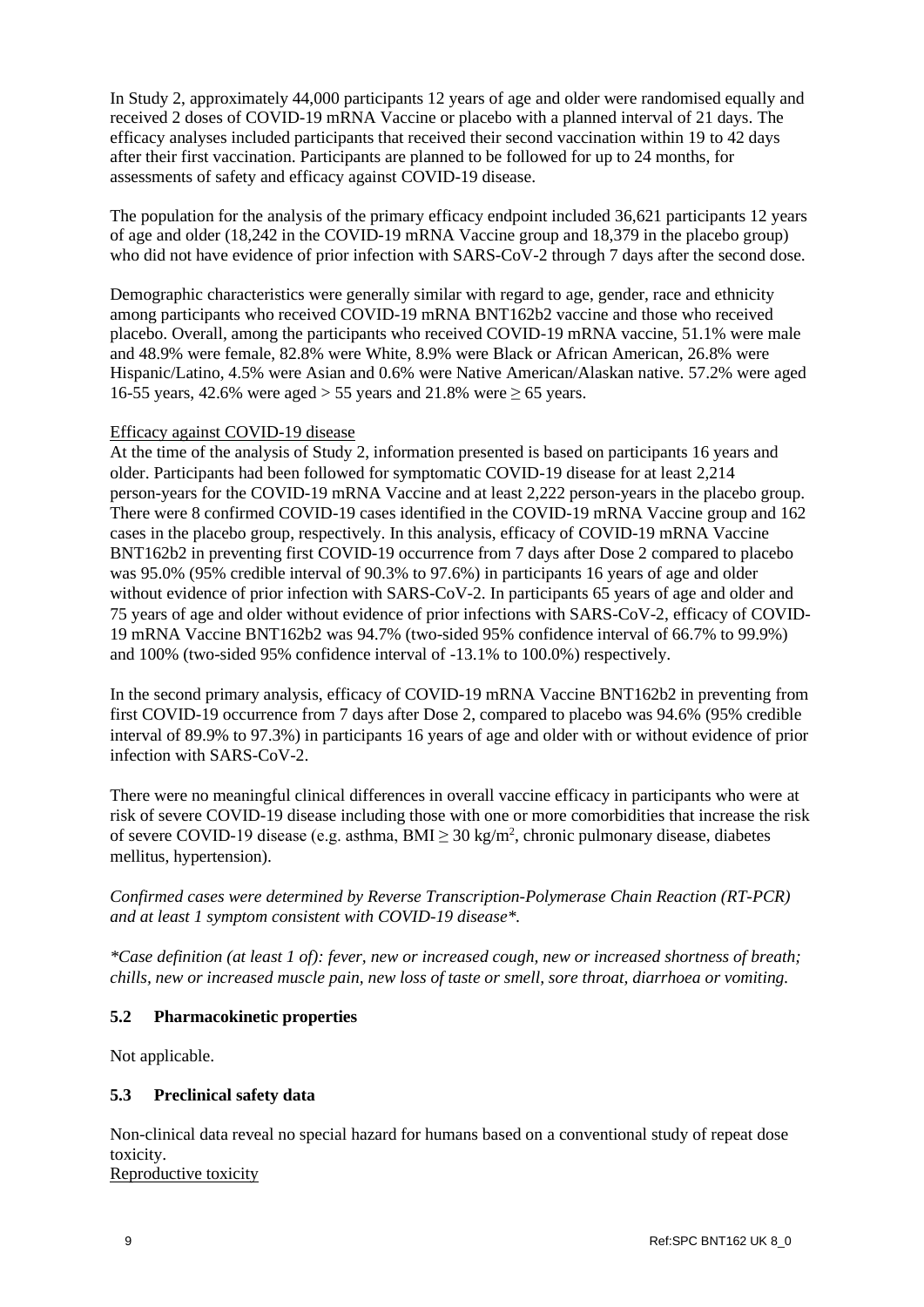Reproductive and developmental toxicity were investigated in rats in a combined fertility and developmental toxicity study where female rats were intramuscularly administered with the COVID-19 mRNA Vaccine BNT162b2 prior to mating and during gestation (receiving 4 full human doses that generate relatively higher levels in rat due to body weight differences, spanning between pre-mating day 21 and gestational day 20). SARS-CoV-2 neutralizing antibody responses were present in maternal animals from prior to mating to the end of the study on postnatal day 21 as well as in foetuses and offspring. There were no vaccine-related effects on female fertility, pregnancy, or embryo-foetal or offspring development. No data on the COVID-19 mRNA Vaccine BNT162b2 are available on vaccine placental transfer or excretion in milk.

# **6. PHARMACEUTICAL PARTICULARS**

# **6.1 List of excipients**

This vaccine contains polyethylene glycol/macrogol (PEG) as part of ALC-0159.

 $ALC-0315 = (4-hydroxybutyl)$  azanediyl)bis (hexane-6,1-diyl)bis(2-hexyldecanoate), ALC-0159 = 2-[(polyethylene glycol)-2000]-N,N-ditetradecylacetamide, 1,2-Distearoyl-sn-glycero-3-phosphocholine, cholesterol, potassium chloride, potassium dihydrogen phosphate, sodium chloride, disodium hydrogen phosphate dihydrate, sucrose, water for injections

#### **6.2 Incompatibilities**

In the absence of compatibility studies, this medicinal product must not be mixed with other medicinal products.

#### **6.3 Shelf life**

6 months at -80°C to -60°C.

#### **6.4 Special precautions for storage**

Store in a freezer at -80°C to -60°C. Store in the thermal container at -90ºC to -60ºC.

Store in the original package in order to protect from light.

Once removed from the freezer, the undiluted vaccine can be stored for up to 5 days at 2°C to 8°C, and up to 2 hours at temperatures up to 25°C, prior to use. During storage, minimise exposure to room light, and avoid exposure to direct sunlight and ultraviolet light. Thawed vials can be handled in room light conditions.

After dilution, store the vaccine at  $2^{\circ}$ C to  $25^{\circ}$ C and use as soon as practically possible and within 6 hours. The vaccine does not contain a preservative. Discard any unused vaccine.

Once diluted, the vials should be marked with the dilution time and discarded within 6 hours of dilution.

Once thawed, the vaccine cannot be re-frozen.